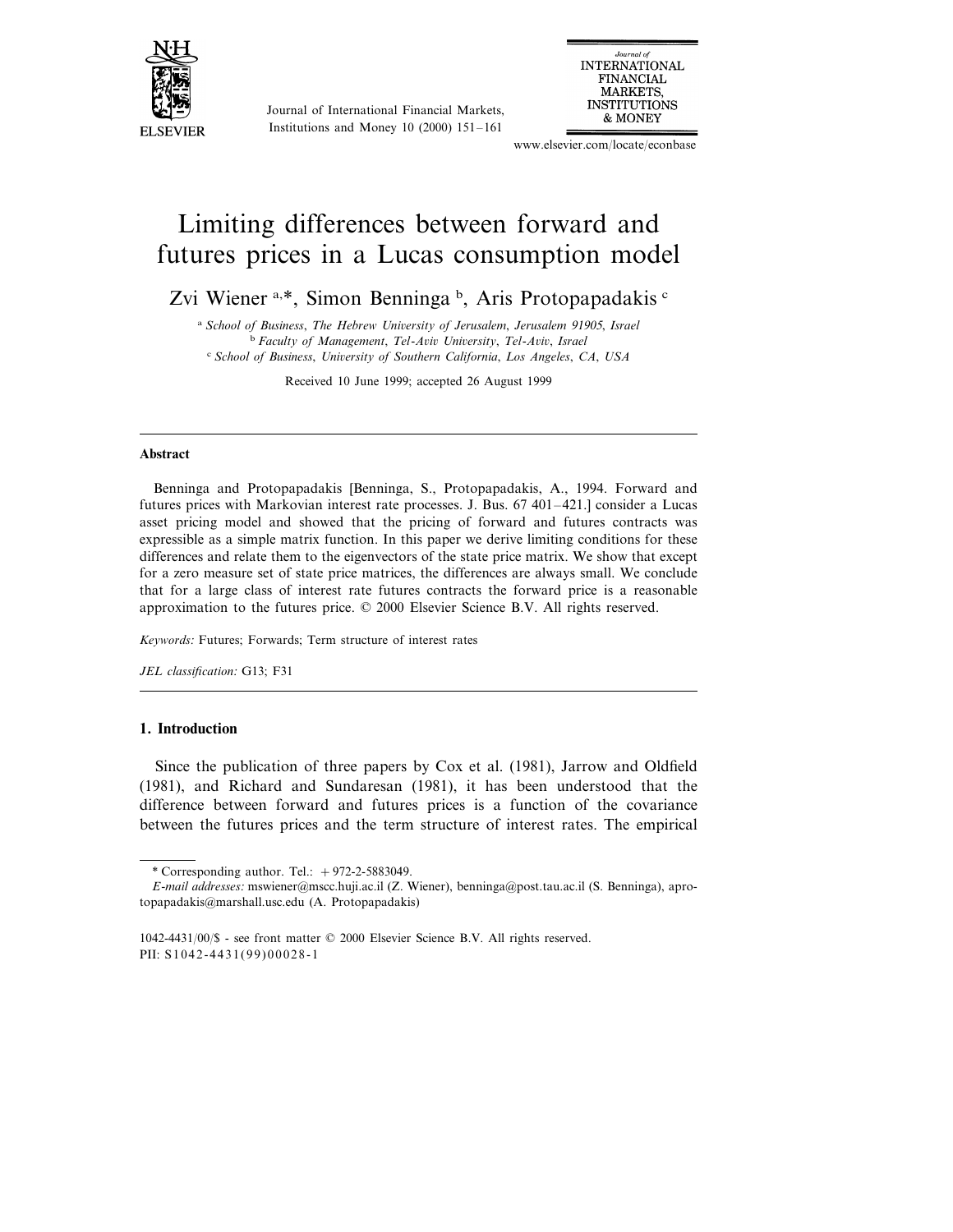question of whether futures prices are indeed different from equivalent forward prices (where by 'equivalent' we mean a forward price for the same commodity deliverable at the same delivery date as the futures contract) has been more vexatious. Empirical research seems to give contradictory answers as to whether forward and futures prices in fact are significantly different, but this research has been hampered by limited sample size, its dependence on constructed forward prices, and the specificity of the time periods covered. In addition to its intrinsic academic interest, this question has considerable practical importance, since the tendency in the financial industry is to price most futures contracts as if they were in fact forward contracts.

Both futures and forward contracts are popular in many markets including currencies and commodities. The difference between the two contracts is due to the mark-to-market procedure and is deeply related to the correlation between interest rates dynamics and the underlying asset. This correlation is clearly pronounced in foreign exchange markets. This paper is based on the model suggested by Benninga and Protopapadakis (1994) (henceforth BP). BP construct a simple Markovian model of the term structure of interest rates; the model is based on the well-known Lucas (1978) equilibrium model. The BP model has the advantage that the term structure of interest rates is a function of the matrix of nominal state prices. Given this matrix, forward and futures prices are easily calculated. The model can also accommodate various degrees of risk aversion.

Within the framework of this model, BP conduct two kinds of 'tests' to gauge the difference between forward and futures prices: First, they construct a model of state prices based on historic Treasury-Bill data. Using this empirical state price matrix, they construct forward and futures prices for contracts on short-term interest rate instruments<sup>1</sup>. This test of the difference between forward and futures prices results in only minor differences between the two.

The second test constructed by Benninga and Protopapadakis involves the calculation of the difference between forward and futures prices using simulated state price matrices. For most simulated state price matrices, the differences between forward and futures prices are negligible, although BP do report that for highly diagonal state price matrices it is possible to simulate significant differences between forward and futures prices.

In this paper we extend the BP results by proving a result about the 'limiting difference' between forward and futures prices. We show that this limiting difference is a function of the eigenvectors of the state price matrix. We further show that for most relevant cases these differences are always small. The importance of this result is that it shows that in the limit, the difference between forward and futures prices is almost surely bounded and small. We thus provide a theoretical basis for the 'empirical' results of BP. A practical conclusion from our work is that in many cases the forward price in fact gives a reasonable approximation to the futures price.

<sup>&</sup>lt;sup>1</sup> BP report equivalent results for longer-term interest rate instruments.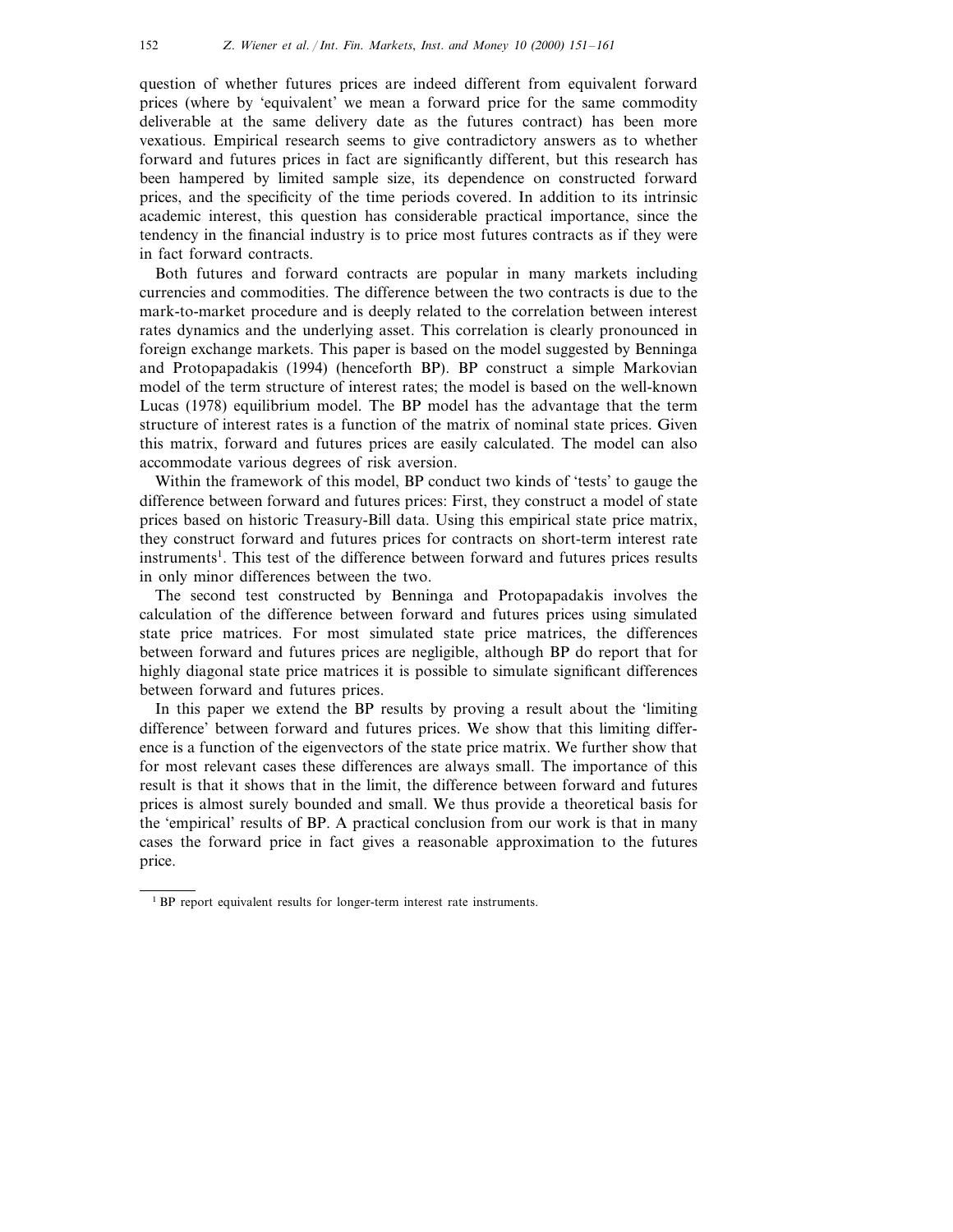The structure of the paper is as follows: Section 2 reviews the BP model and notation. Section 3 proves our main result on the limiting differences between forward and futures prices. Section 4 discusses two examples, which illustrate the result.

# **2. The model**

In a Lucas model consumption over time (which may be stochastic) is given exogeneously and is consumed by a single, representative consumer. All assets are priced by this consumer's state prices, which are the probability and time-preference adjusted first-order consumption conditions. The usual version of the model focuses on real state prices; we employ a version of the model which has state-dependent inflation and which allows us (by means of the nominal state prices) to price nominal assets.

Although the model includes neither production nor investment, these can easily be added by specifying appropriate linear production technologies. We follow the notation of BP

 $\pi_{ij}$ , probability of going to state *j*, given that the system is currently in state *i*;  $\tilde{c}_t$ , is stochastic consumption at time *t*;

 $\alpha_j$ , the consumption growth rate in state *j*;

 $\omega_j$ , is the inverse of 1 + the inflation rate in state *j*;

 $y$ , is the relative risk aversion of the representative consumer;

 $\delta$ , is the representative consumer's pure time preference factor; and

*S*, is the number of states of the world at any date.

We suppose that the representative consumer maximizes a time-separable expected utility function, and we let  $\tilde{c}$  denote the lifetime, state-dependent, consumption stream. Then we may write the consumer's expected lifetime utility as:

$$
EU(\tilde{c}) = \sum \delta^t Eu(\tilde{c}_t), \quad \text{where } u(x) = \frac{x^{1-\gamma} - 1}{1 - \gamma}
$$

Uncertainty in the model is generated by the random consumption endowments and inflation. If time *t*, state *i* consumption is  $c_t$ , then time  $t + 1$ , state  $j$  ( $j = \{1, \ldots, t\}$ *S*}) consumption will given by  $c_t + 1 = \alpha_j c_t$ , furthermore, the inflation rate in state *j* at time *t* is denoted by  $1/\omega_j - 1$ . The probability of the transition from state *i* at time *t* to state *j* at time  $t + 1$  is time-independent and is denoted by  $\pi_{ii}$ . We assume no transactions costs or trading restrictions, and we assume that asset markets are complete. Thus the representative consumer's probability-adjusted marginal rates of substitution are the real state prices which determine the prices of all real assets in the economy. If we assume that in addition to consumption growth, inflation is also Markovian, the state prices are time-independent, and can be denoted by an  $S \times S$ matrix  $B = [b_{ij}]$ . Benninga and Protopapadakis (1983) show that in an economy of this type, nominal state prices can be defined by,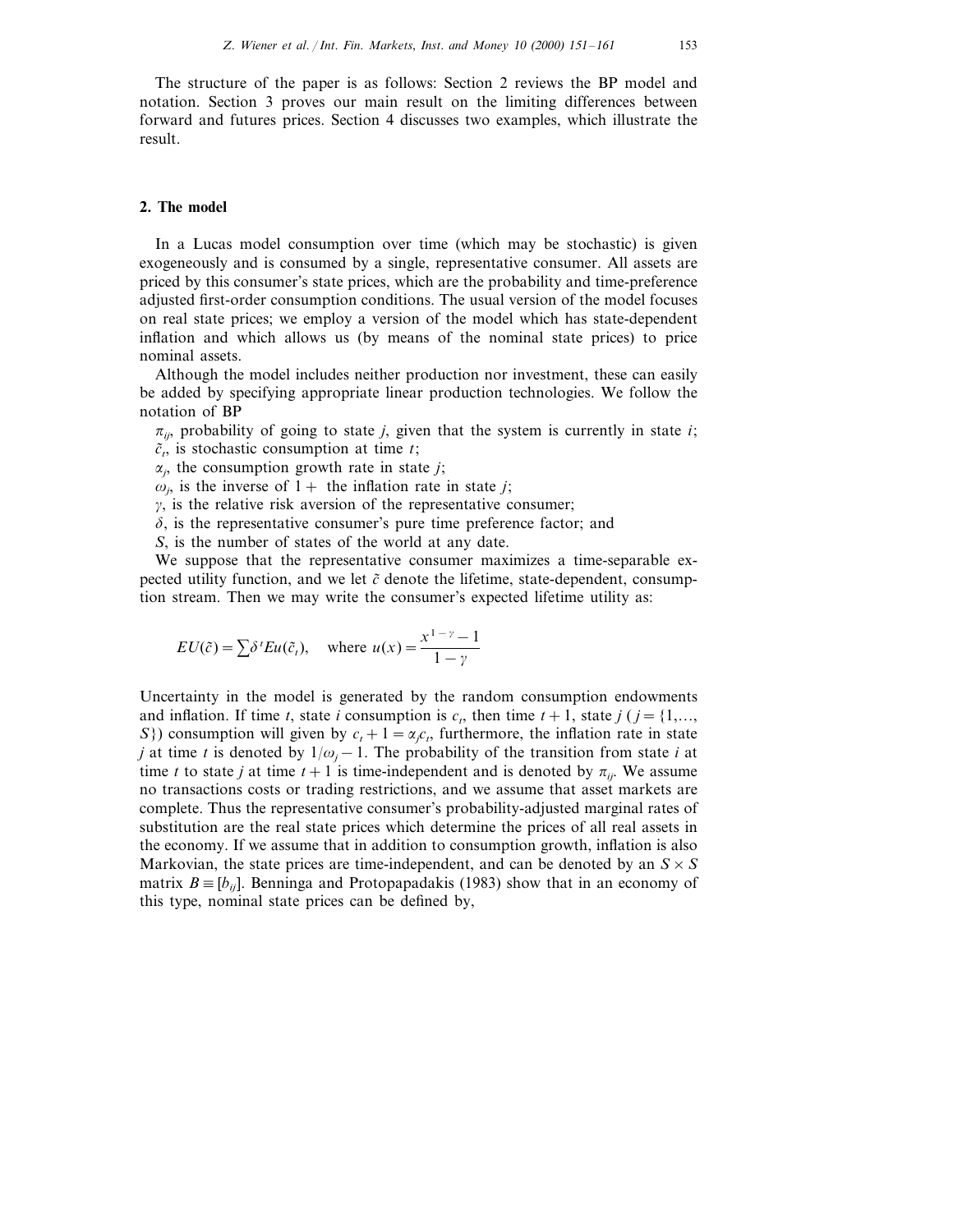154 *Z*. *Wiener et al*. / *Int*. *Fin*. *Markets*, *Inst*. *and Money* 10 (2000) 151–161

$$
b_{ij} = \frac{\delta \pi_{ij} u^i(\alpha_j c)}{u^i(c)} = \delta \pi_{ij} \left[ \frac{1}{\alpha_j} \right]^{\gamma} \omega_j
$$

Here *c* denotes the consumption at any state *i* at date *t*.

Let *B* be denote the matrix of nominal state prices. The vector of (state-dependent) period-*n* nominal discount factors is given by,

$$
I(n) = B^n I(0)
$$

where  $I(0)$  is an *S*-dimensional unit column vector.

For future reference we note the following properties of *B*:

- Each entry of *B* is non-negative.
- The row-sum of each line is the inverse of one-plus the one period nominal interest rate.

We shall assume that all nominal interest rates are non-negative and finite. Thus the row sums of *B* are in the interval (0,1); this means that *B* is 'sub-stochastic': Each entry is non-negative, and each row sum is  $\leq 1$ . (Note that if the state price matrix *B* is not sub-stochastic, then there will necessarily be some state of the world for which the one-period nominal interest rate is negative.) For future reference, we note that it follows from this assumption that all of the eigenvalues of *B* do not exceed 1 in absolute value.

#### **3. The prices of forward and futures contracts**

In this section we introduce a normalization procedure on the state price matrix which allows us to calculate both forward and futures prices. We shall restate the Benninga–Protopapadakis results in terms of this normalization procedure and then go on to prove our main result.

We define the following normalization procedure for any matrix *A* with non-negative elements and no row which is identically zero:

$$
n(A) = N_A \cdot A
$$

where  $N_A$  is a diagonal matrix, each entry of which is the inverse of the row-sum of the corresponding line of  $A$ . The function  $n(A)$  transforms any non-negative matrix into a 'stochastic' matrix: A 'stochastic' matrix is a matrix with non-negative entries each of whose rows sum to 1. Another way of viewing  $n(A)$  is that the procedure  $n(A)$  transforms any positive state-price matrix into its equivalent Harrison and Kreps (1979) 'risk-neutral valuation matrix'. The economic interpretation of the procedure  $n(A)$  is that  $n(A) \cdot V$  first 'discounts' the vector V by multiplying it by the state-price matrix *A* and then 'grosses up' this discounted valuation by the 'accumulation factors' appropriate to the matrix *A*.

Let  $V_s(s)$  be the time-*t* price in state *s* of the world of a specific fixed income security, and let  $V_t = (V_t(1),...,V_t(S))^T$ . When the term structure is determined by a Lucas asset pricing model of the type described in the previous section, it is easily shown that any vector of prices for interest-bearing securities (for example, a bond with coupon payments, or a certificate of deposit with add-on interest) is 'time-inde-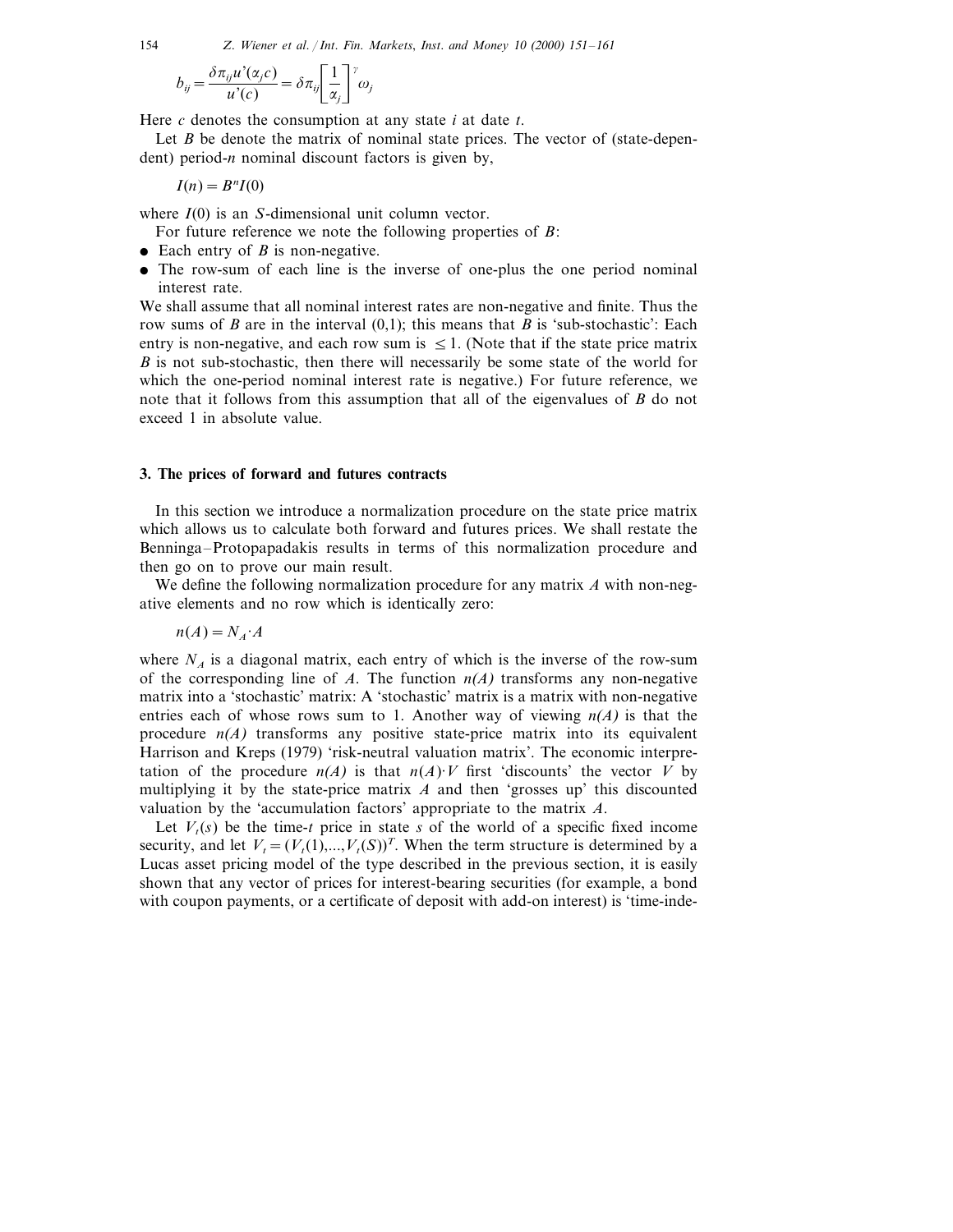pendent'. In what follows we shall denote such a vector by *V*. Benninga and Protopapadakis (1994) prove the three following propositions.

**Proposition 1 (determination of forward prices):** let *V* be a vector of time-independent commodity prices. Then the vector of forward prices at date *t* for assets deliverable at date  $t + m$  is given by:

$$
G(t,t+m) = n(B^m) \cdot V
$$

The intuition of Proposition 1 is that a forward price for delivery *m* periods hence is simply the discounted asset price grossed up by the appropriate accumulation factors. *V* is the vector of asset prices at date  $t + m$ ;  $n(B<sup>m</sup>) \cdot V$  first discounts the vector *V* to the present at the appropriate *m*-period discount factors and then applies the *m*-period accumulation factors to these discounted prices to find the appropriate forward prices.

**Proposition 2 (determination of futures prices):** let *V* be a vector of time-independent commodity prices. Then the vector of futures prices at date *t* for assets deliverable at date  $t + m$  is given by:

$$
H(t,t+m) = n(B)^{m} \cdot V
$$

The interpretation of Proposition 2 has to do with marking-to-market in futures markets. Because of marking-to-market, a futures contract is priced as if it were a sequence of rolled-over one-period forward contracts. Thus a one-period futures contract is priced as  $H(t,t+1) = n(B) \cdot V$  (the same as a one-period forward contract), and a two-period futures contract is priced as  $H(t,t+2) = n(B) \cdot H(t,t+2)$  $1$ ) =  $n(B)^2V$ , etc. It follows from these two propositions that the 'difference' between forward and futures prices is given by

$$
G(t, t + m) - H(t, t + m) = [n(Bm) - n(B)m] \cdot V
$$

Furthermore, the following proposition is easily proved:

**Proposition 3 (sufficient conditions for equality of futures and forward prices):** the following conditions are sufficient for the equality of forward and futures prices:

- 1. The matrix *B* of state prices is diagonal.
- 2. The row-sums of *B* are equal.

3. Asset prices  $V(s)$ ,  $s = 1,..., S$  are equal across states.

It follows from Proposition 3 that for a flat term structure there is no difference between futures and forward prices. By continuity, as the variation in one-period interest rates becomes small (and consequently the term structure becomes flatter), the difference between futures and forward prices becomes smaller.

We shall establish a formula for the limiting value of the difference between the forward and futures pricing matrices  $n(B^m) - n(B)^m$ . Our results depend on the following Lemma:

**Lemma:** Let C be an  $n \times n$  matrix with non-negative elements, such that there exists a real positive eigenvalue  $\lambda$  which is strictly bigger in modulus than the rest of the spectrum. We assume that this eigenvalue is simple; i.e. it has a unique eigenvector and there is no Jordan block, which corresponds to it. Then  $\lim (C^m)$  $\lambda^m$ ) is equal to the tensor product of the right and left (normalized) eigenvectors corresponding to  $\lambda$ .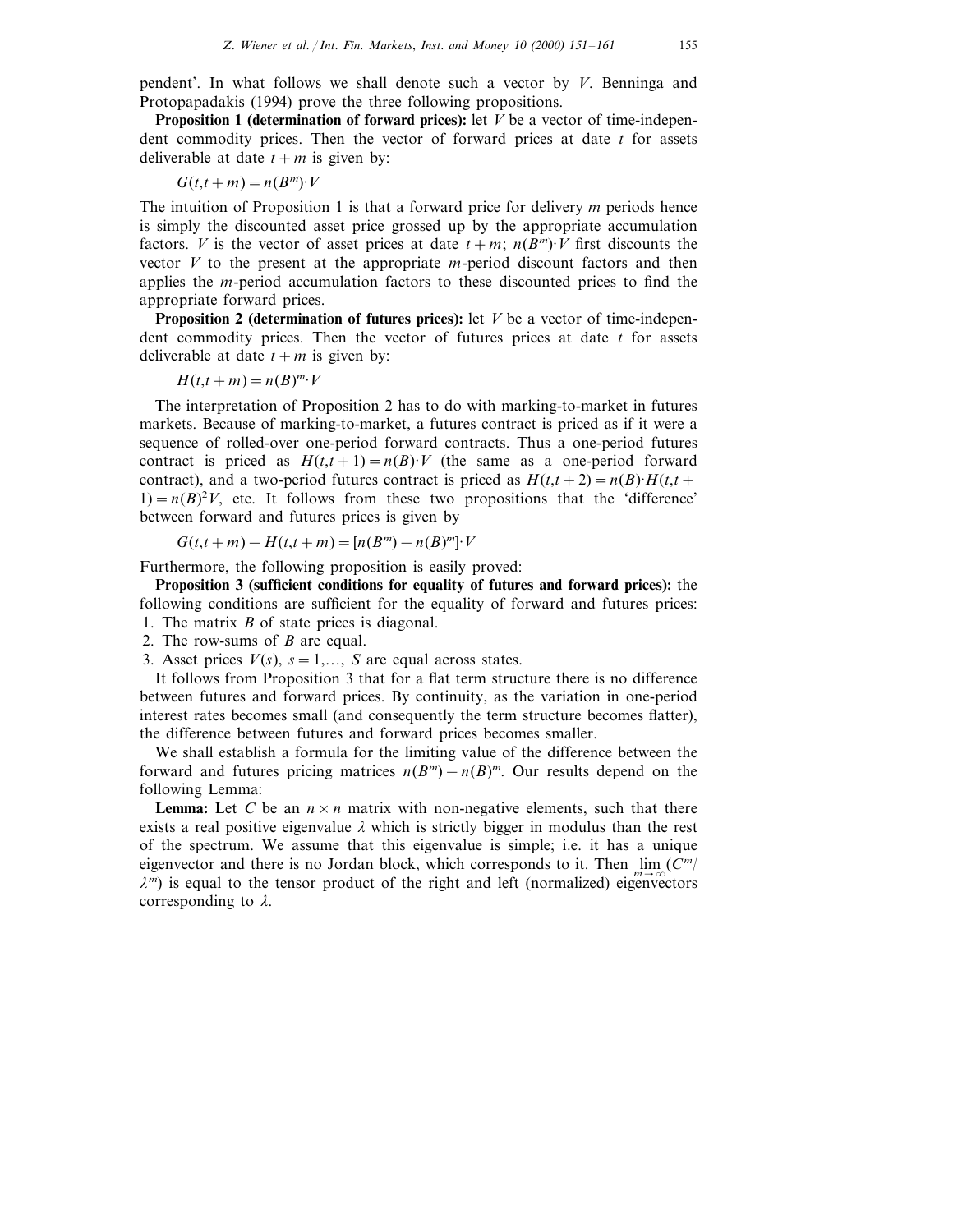The conditions of the Lemma are very general and not restrictive: matrices with a multiple principal eigenvalue constitute a set of measure zero. In the neighborhood of this set, our Lemma will still hold, but convergence to the limit will be slow.2 The rate of convergence will depend on the distance between the principle (Perron) eigenvalue and the next-closest eigenvalue.<sup>3</sup>

In the remainder of this section we show how the Lemma can be applied to find the limiting difference between futures and forward prices.

Let  $\lambda$  be the principal (maximal in modulus) eigenvalue of *B* and let *x* and *y* be the corresponding right and left eigenvectors, respectively. As noted above, since *B* is sub-stochastic  $|\lambda|$  ≤ 1. By the Lemma we see that the difference *B<sup><i>m*</sup> −  $\lambda$ <sup>*m*</sup>xy<sup>T</sup> tends to zero as *m* increases. The block-form of this limit is:

$$
B^m \approx \lambda^m \begin{bmatrix} x_1 y^T \\ x_2 y^T \\ \vdots \\ x_n y^T \end{bmatrix}
$$

The difference between the left-hand and right-hand sides of this expression is exponentially small for big *m*. The normalization procedure for forward prices,  $n(B^m)$  may be written as

$$
n(B^m) = N_m \cdot B^m
$$

where  $N_m$  is a diagonal matrix which can be approximated by

$$
N_m \approx \frac{1}{\lambda^m \sum\limits_{i=1}^n y_i} diag\left\{\frac{1}{x_1} \cdot \frac{1}{x_2} \cdot \dots \cdot \frac{1}{x_n}\right\}
$$

Thus the forward pricing matrix  $n(B^m)$  will be arbitrarily (for big *m*) close to the following matrix of rank 1 written in block-form:

$$
N_m B^m \approx \frac{1}{\sum_{i=1}^n y_i} \begin{bmatrix} y^T \\ y^T \\ \vdots \\ y^T \end{bmatrix}
$$

Since an eigenvector is defined up to multiplication by a constant we can normalize it by  $\Sigma_{i=1}^{n} y_{i}=1$ .

<sup>&</sup>lt;sup>2</sup> Although this set is of measure zero, economic restrictions on transition probabilities could lead to a state price matrix which violates the conditions of the Lemma. We give an example of this in Section 4.

<sup>&</sup>lt;sup>3</sup> The conditions of the Lemma are very similar to those of the Perron–Frobenius Theorem (Gantmacher, 1964). However, in order to deduce the conclusions of the Lemma from this Theorem, we would have to assume that all elements of *B* are strictly positive. As the first example of Section 4 shows, this is not economically reasonable.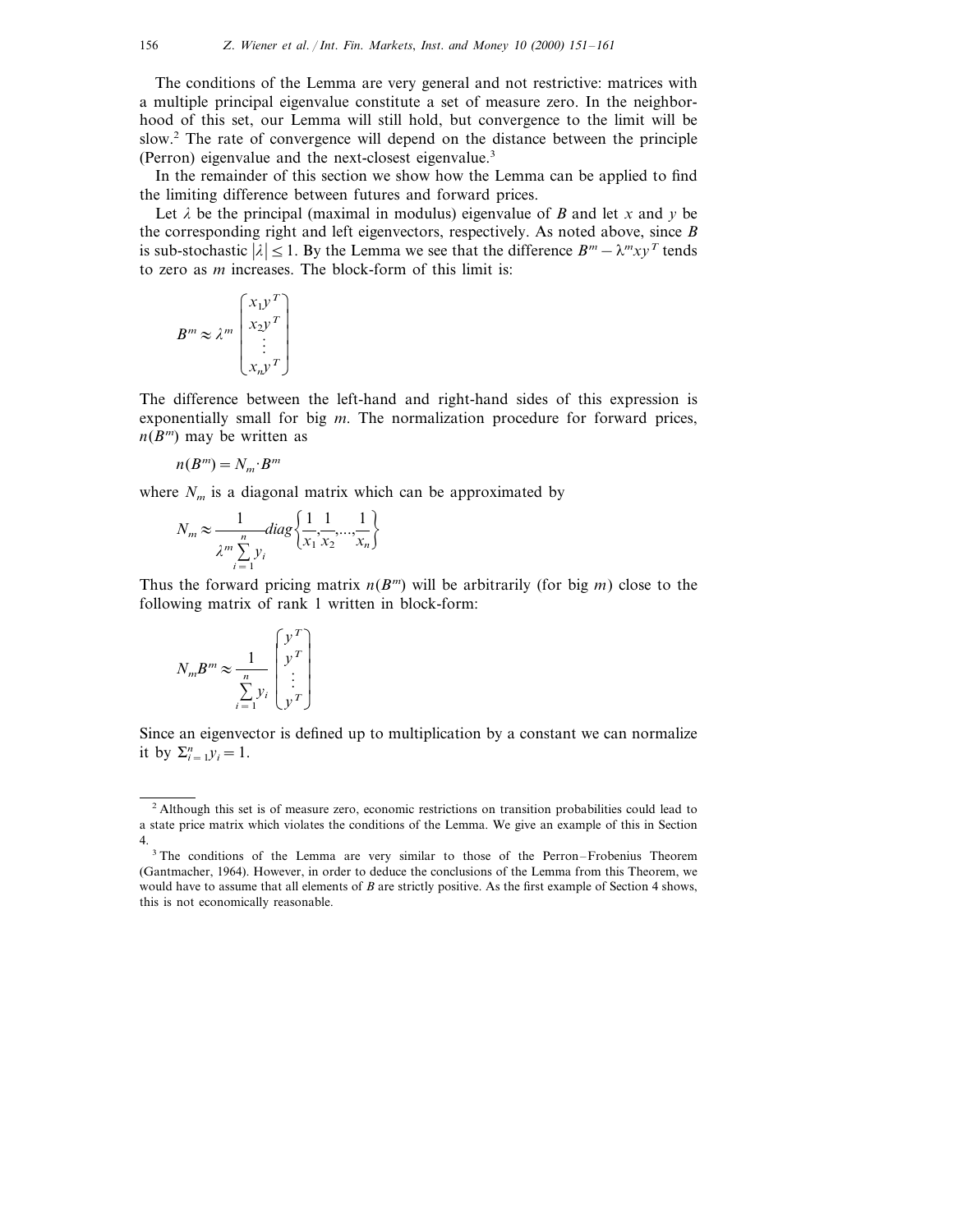We now consider the futures pricing matrix  $n(B)^m$ . Denote by *u*,  $v^T$  the eigenvectors of  $n(B)$  corresponding to its principal eigenvalue  $\mu$ . In an analogous way one can show that

$$
\frac{n(B)^m}{\mu^m} \rightarrow \begin{bmatrix} u_1 v^T \\ u_2 v^T \\ \vdots \\ u_n v^T \end{bmatrix}
$$

Since the matrix  $n(B)$  is stochastic its principal eigenvalue is equal to 1 and its right eigenvector is  $u = (1,1,...,1)^T$  and  $\Sigma_{i=1}^n v_i = 1$ . Thus  $n(B)^m \to (v,v,...,v)^T$ 

Combining the results for the forward and futures pricing matrices, we obtain an explicit formula for the limiting difference:

$$
\lim_{m \to \infty} [n(B)^m - n(B^m)] = \begin{bmatrix} v^T - y^T \\ v^T - y^T \\ \vdots \\ v^T - y^T \end{bmatrix}
$$
 (1)

The vectors  $v$  and  $\gamma$  are both normalized, so the difference between forward and future contracts can be easily estimated (in the general case) by the angle between the principal left eigenvectors of *B* before and after normalization. Thus the angle between  $y$  and  $v$  determines the limiting difference between the forward and futures prices. This issue is further investigated in Wiener (1997).

In the case when the principal eigenvalue of  $B$  is simple (see the conditions of the Lemma), we conclude that the limiting difference  $v^T - v^T$  cannot be too large. It actually tends linearly to zero as the difference between the highest and the lowest interest rates decreases.4 The first example of Section 4 confirms our conclusion.

# **4. Examples**

In this section we discuss two examples. The first example implements the Lemma and shows how the limiting difference between forward and futures prices can be approximated by our procedure.

**Example 1:** the first example uses the empirical nominal state price matrix derived by Benninga and Protopapadakis (1994) from Treasury bill data:

<sup>&</sup>lt;sup>4</sup> A more precise statement is the following: suppose that the difference between the highest and lowest one-period interest rates (determined by the row sums of  $B$ ) is  $\varepsilon$ , and suppose that there are no other eigenvalues of *B* in an  $\varepsilon$ -neighborhood of its principal eigenvalue. Then  $v^T - y^T = O(\varepsilon)$ .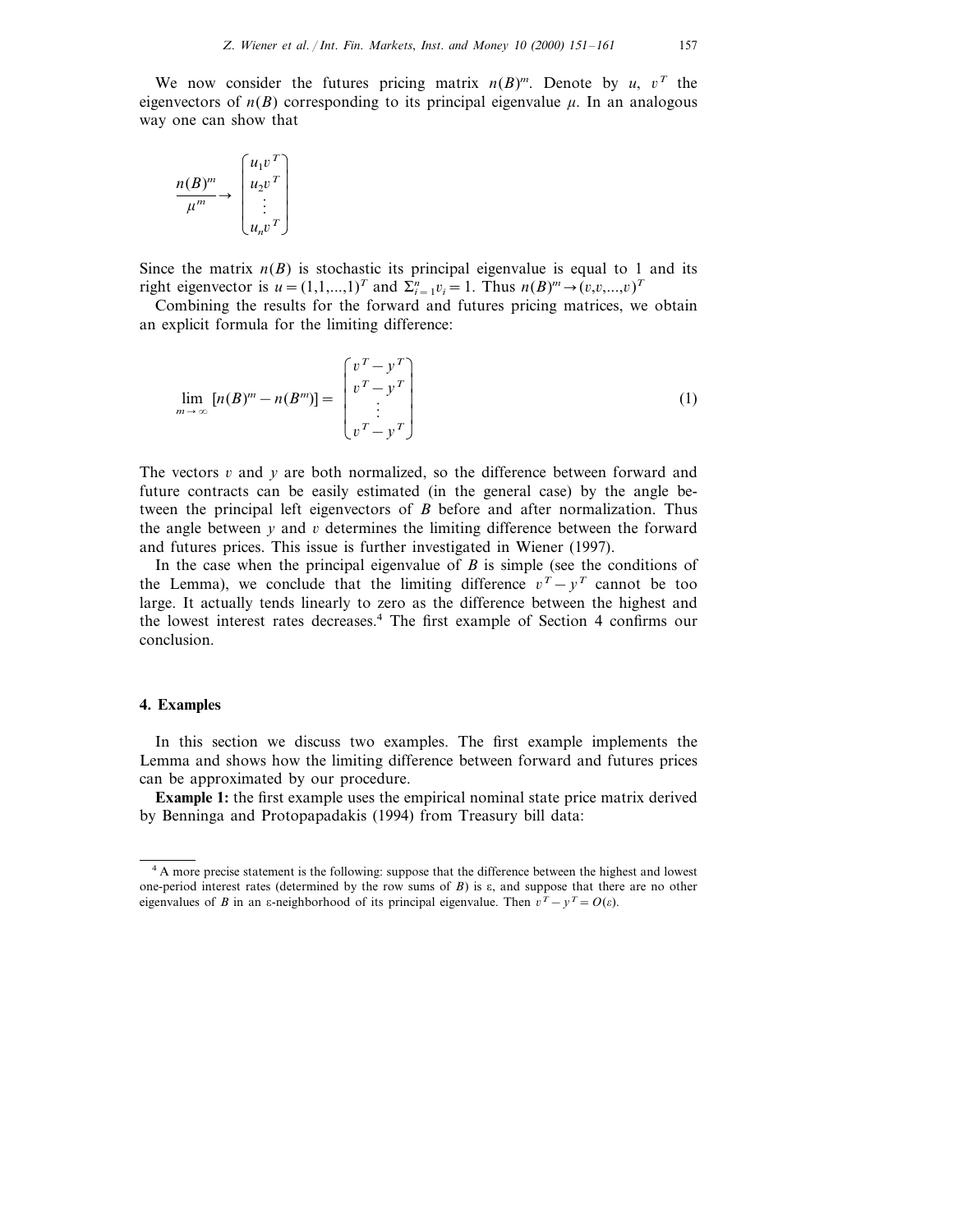| (0.895       | 0.099 | 0     | 0     | $\Omega$ | 0     | 0     | 0     | 0     | 0     | 0     | 0    |
|--------------|-------|-------|-------|----------|-------|-------|-------|-------|-------|-------|------|
| 0.11         | 0.441 | 0.22  | 0.109 | 0.111    | 0     | 0     | 0     | 0     | 0     | 0     | 0    |
| $\mathbf{0}$ | 0.099 | 0.595 | 0.197 | 0.1      | 0     | 0     | 0     | 0     | 0     | 0     | 0    |
| $\Omega$     | 0.11  | 0.22  | 0.328 | 0.221    | 0.109 | 0     | 0     | 0     | 0     | 0     | 0    |
| 0            | 0.09  | 0     | 0.269 | 0.271    | 0.179 | 0.179 | 0     | 0     | 0     | 0     | 0    |
| $\Omega$     | 0     | 0     | 0     | 0.271    | 0.447 | 0.179 | 0.089 | 0     | 0     | 0     | 0    |
| 0            | 0     | 0     | 0     | 0.111    | 0     | 0.328 | 0.473 | 0.109 | 0     | 0     | 0    |
| 0            | 0     | 0     | 0     | 0        | 0.179 | 0.179 | 0.268 | 0.358 | 0     | 0     | 0    |
| 0            | 0     | 0     | 0     | 0        | 0.098 | 0     | 0.197 | 0.197 | 0.293 | 0.197 | 0    |
| $\Omega$     | 0     | 0     | 0     | 0        | 0     | 0     | 0.089 | 0.269 | 0.532 | 0.09  | 0    |
| 0            | 0     | 0     | 0     | $\Omega$ | 0     | 0     | 0     | 0     | 0.108 | 0.549 | 0.32 |
|              | 0     | 0     | 0     |          | 0     | 0     | 0     | 0.123 | 0.122 | 0.123 | 0.6  |
|              |       |       |       |          |       |       |       |       |       |       |      |

By our Lemma, the limiting difference between forward and futures prices for this matrix should equal the difference between the principal left eigenvector  $y<sup>T</sup>$  of the matrix *B* (for the forward prices) and the principal left eigenvector  $v<sup>T</sup>$  of the matrix  $n(B)$  (for the futures prices). These vectors are given by:<sup>5</sup>

*yT*=(0.0602, 0.0485, 0.0619, 0.0609, 0.0834, 0.0953, 0.0773, 0.104, 0.111, 0.118 0.0979 0.0816)

 $v<sup>T</sup> = (0.0467, 0.0419, 0.0538, 0.0548, 0.0782, 0.094, 0.0759, 0.107, 0.118,$ 0.129 0.108 0.0931)

The eigenvalues of *B* are given by:

 $(0.984, 0.936, 0.871, 0.745, 0.5, 0.412, 0.359 + 0.023i, 0.224 + 0.112i,$  $-0.143,-0.019$ 

and the eigenvalues of  $n(B)$  are given by:

 $(1, 0.948, 0.881, 0.757, 0.510, 0.424, 0.363 \pm 0.023i, 0.227 \pm 0.114i,$  $-0.146, -0.019$ 

The vectors  $y<sup>T</sup>$  and  $v<sup>T</sup>$  correspond to the largest eigenvalues of these systems, respectively. The speed of convergence is a function of the distance between the principal eigenvalue and the eigenvalue closest to the principal for each of the systems. After 100 iterations, the difference between the forward and futures prices is given by the matrix:

 $B =$ 

<sup>5</sup> All calculations reported were done in 'Mathematica'.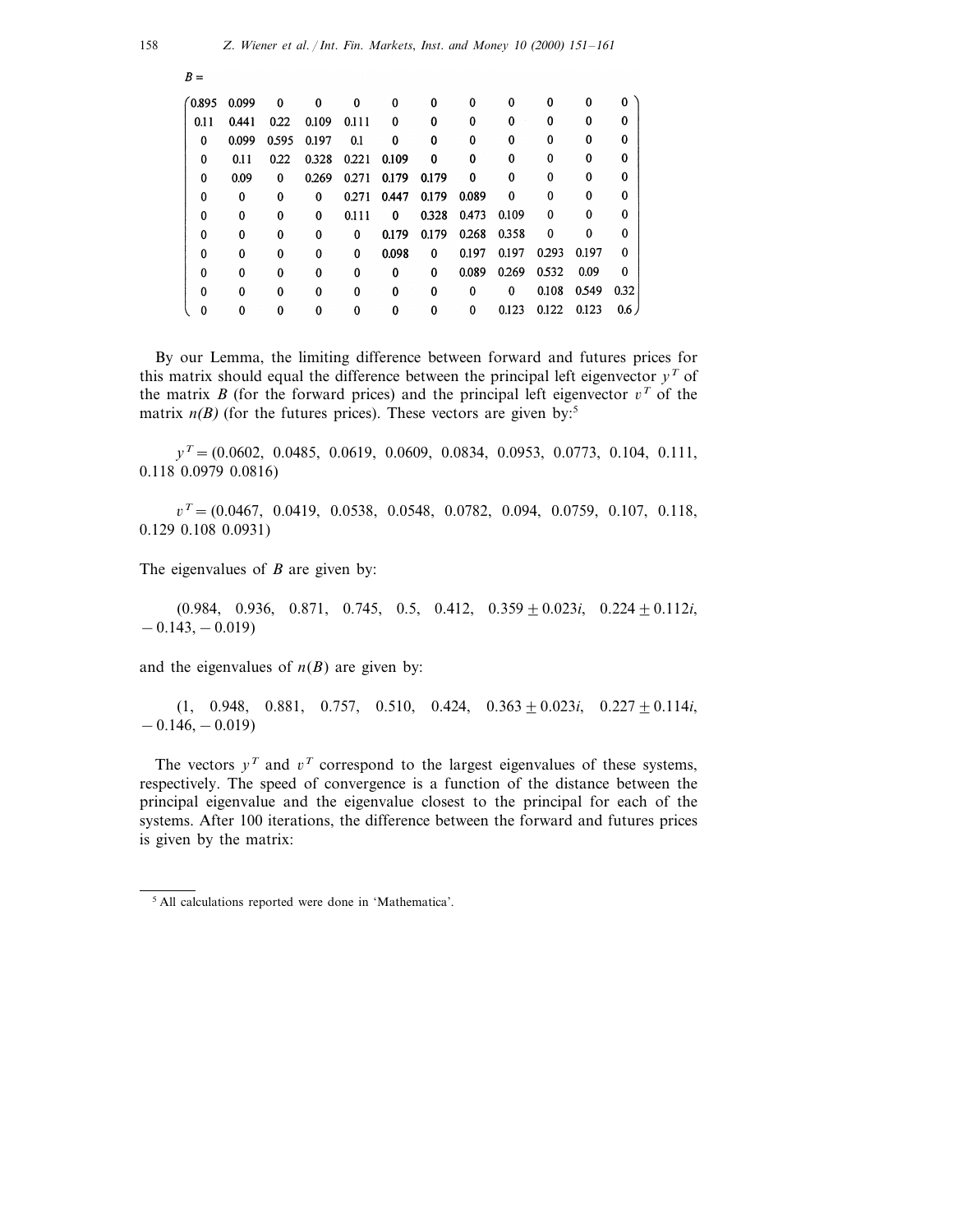| 0.0143  | 0.0068 | 0.0083 |        |        |               |                                                                   |           | $0.0062$ $0.0052$ $0.0012$ $0.0013$ $-0.0025$ $-0.0072$ $-0.0116$ $-0.0105$ $-0.0117$ |           |
|---------|--------|--------|--------|--------|---------------|-------------------------------------------------------------------|-----------|---------------------------------------------------------------------------------------|-----------|
| 0.0139  | 0.0067 | 0.0082 | 0.0062 | 0.0052 |               |                                                                   |           | $0.0012$ $0.0013$ $-0.0024$ $-0.0070$ $-0.0114$ $-0.0103$ $-0.0116$                   |           |
| 0.0137  | 0.0066 | 0.0082 | 0.0061 | 0.0052 | 0.0013        |                                                                   |           | $0.0013$ $-0.0023$ $-0.0070$ $-0.0113$ $-0.0103$ $-0.0115$                            |           |
| 0.0137  | 0.0066 | 0.0081 | 0.0061 |        | 0.0052 0.0013 |                                                                   |           | $0.0014$ $-0.0023$ $-0.0069$ $-0.0113$ $-0.0103$ $-0.0115$                            |           |
| 0.0136  | 0.0066 | 0.0081 | 0.0061 |        | 0.0052 0.0013 |                                                                   |           | $0.0014$ $-0.0023$ $-0.0069$ $-0.0113$ $-0.0102$ $-0.0115$                            |           |
| 0.0134  | 0.0065 | 0.0081 | 0.0061 |        | 0.0052 0.0013 |                                                                   |           | $0.0014$ $-0.0023$ $-0.0068$ $-0.0112$ $-0.0102$ $-0.0114$                            |           |
| 0.0133  | 0.0065 | 0.0080 | 0.0060 | 0.0051 |               |                                                                   |           | $0.0013$ $0.0014$ $-0.0022$ $-0.0068$ $-0.0111$ $-0.0101$                             | $-0.0113$ |
| 0.0132  | 0.0065 | 0.0080 | 0.0060 | 0.0051 |               | $0.0013$ $0.0014$ $-0.0022$ $-0.0068$ $-0.0111$                   |           | $-0.0101$                                                                             | $-0.0113$ |
| 0.0131  | 0.0064 | 0.0080 |        |        |               | $0.0060$ $0.0051$ $0.0013$ $0.0014$ $-0.0022$ $-0.0067$ $-0.0110$ |           | $-0.01$                                                                               | $-0.0113$ |
| 0.0131  | 0.0064 | 0.0079 | 0.0060 | 0.0051 | 0.0013        | 0.0014 - 0.0022 - 0.0067                                          | $-0.0110$ | $-0.01$                                                                               | $-0.0113$ |
| 0.013   | 0.0064 | 0.0079 | 0.0060 | 0.0051 | 0.0013        | $0.0014$ $-0.0022$ $-0.0067$ $-0.0110$                            |           | $-0.01$                                                                               | $-0.0112$ |
| (0.013) | 0.0064 | 0.0079 |        |        |               | $0.0060$ $0.0051$ $0.0013$ $0.0014$ $-0.0022$ $-0.0067$           | $-0.0110$ | $-0.01$                                                                               | $-0.0112$ |
|         |        |        |        |        |               | $(100)$ $(100)$ $(100)$                                           |           |                                                                                       |           |

forward – futures =  $n(B^{100}) - n(B)^{100}$  =

Each line of this difference should be compared to the predicted limiting difference (1):

 $v^T - v^T =$ 

(0.0135, 0.00658, 0.00812, 0.0061, 0.00519, 0.00129, 0.00137,−0.00229,  $-0.0069, -0.011, -0.0102, -0.0115)$ 

The speed of convergence for this example is shown in the following graph. The vertical axis shows the maximal absolute entry in the matrix of the difference between the right and left-hand sides of Eq. (1) for *m* iterations.



**Example 2:** in the second example we show a case where the conditions of the Lemma do not hold and where, consequently, the limiting difference of the forward and futures prices is 'not' given by the procedure we describe in the Lemma. Consider the case where the matrix *B* is given by:

$$
B = \begin{pmatrix} 0.8 & 0.1 \\ 0 & 0.8 \end{pmatrix}
$$

Since this matrix has a Jordan block, it violates the conditions of the Lemma.<sup>6</sup> The eigenvectors  $v$  and  $\gamma$  are equal. However, the limiting difference between the

<sup>6</sup> As noted in Section 3, such matrices are a set of zero measure.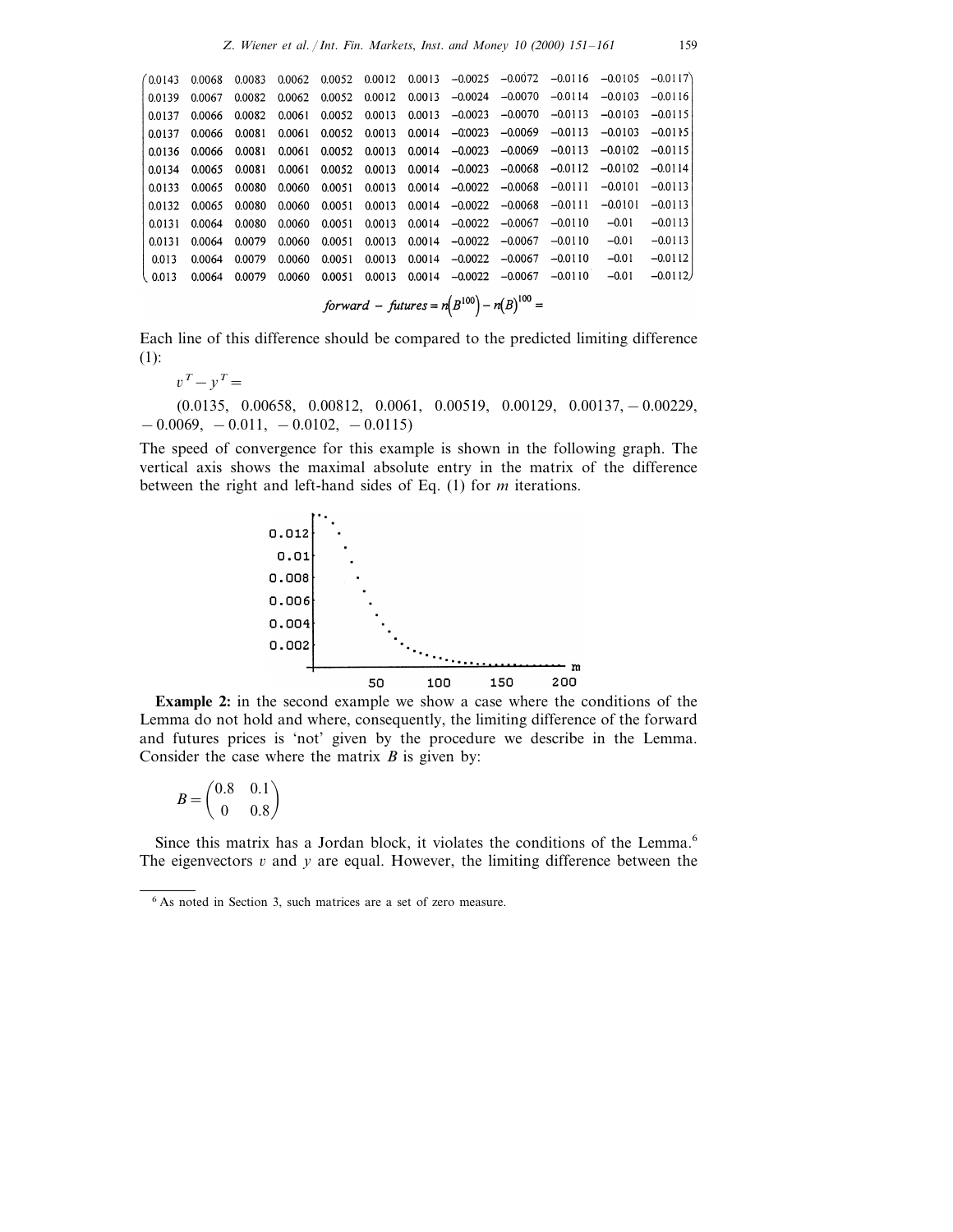forward and futures prices for this case is *not* zero. For example after 100 iterations, the difference is given by the matrix:

forward – futures = 
$$
n(B^{100}) - n(B)^{100} = \begin{pmatrix} 0.0741 & -0.0741 \\ 0 & 0 \end{pmatrix}
$$

# **5. Conclusions**

Benninga and Protopapadakis (1994) use the term structure derived from a standard Lucas (1978) model of capital market equilibrium under uncertainty to price forward and futures contracts on interest-rate dependent securities. In this paper we extend the BP results. We derive the limiting differences between forward and futures prices as the contract maturity date *m* becomes large.

The main application of our result is for the case of interest-rate futures contracts. The spot prices of the assets underlying these contracts are determined by the term structure; when the term structure distribution is time-independent (as it is in the Lucas model), the distribution of these spot prices will, as a result, also be time-independent. For this case of time-independent spot prices, our result shows that the limiting difference between the forward and futures prices is a function of the eigenvectors of the state price matrix, and that for most relevant cases these differences are small. We thus provide a theoretical basis for the results reported by BP. We can conclude from our research that for interest rate futures contracts the forwa rd price is a reasonable approximation to the futures price.

# **Acknowledgements**

We acknowledge the financial assistance of the Krueger Center for Finance of the Hebrew University's School of Business and Alon fellowship (Wiener). This paper was written while Wiener was a visiting fellow at the Wharton School of the University of Pennsylvania; it was revised while the authors were guests at the Innocenzo Gasparini Institute for Economic Research in Milan.

# **Appendix A. Proof of the Lemma**

Proof:

Denote the eigenvectors by  $x, y \in \mathbb{R}^n$ , so that  $Cx = \lambda x$ , and  $y^T C = \lambda y^T$ . The Jordan form of *C* is  $C = PJP^{-1}$ , where columns of *P* form a system of eigenvectors. Without loss of generality we assume that  $\lambda$  corresponds to the first element of  $J$ . Then

$$
\frac{C^m}{\lambda^m} = P \begin{pmatrix} 1 & 0_{1,n-1} \\ 0_{n-1,1} & \tilde{C}_{n-1,n-1} \end{pmatrix}^m \cdot P^{-1}.
$$